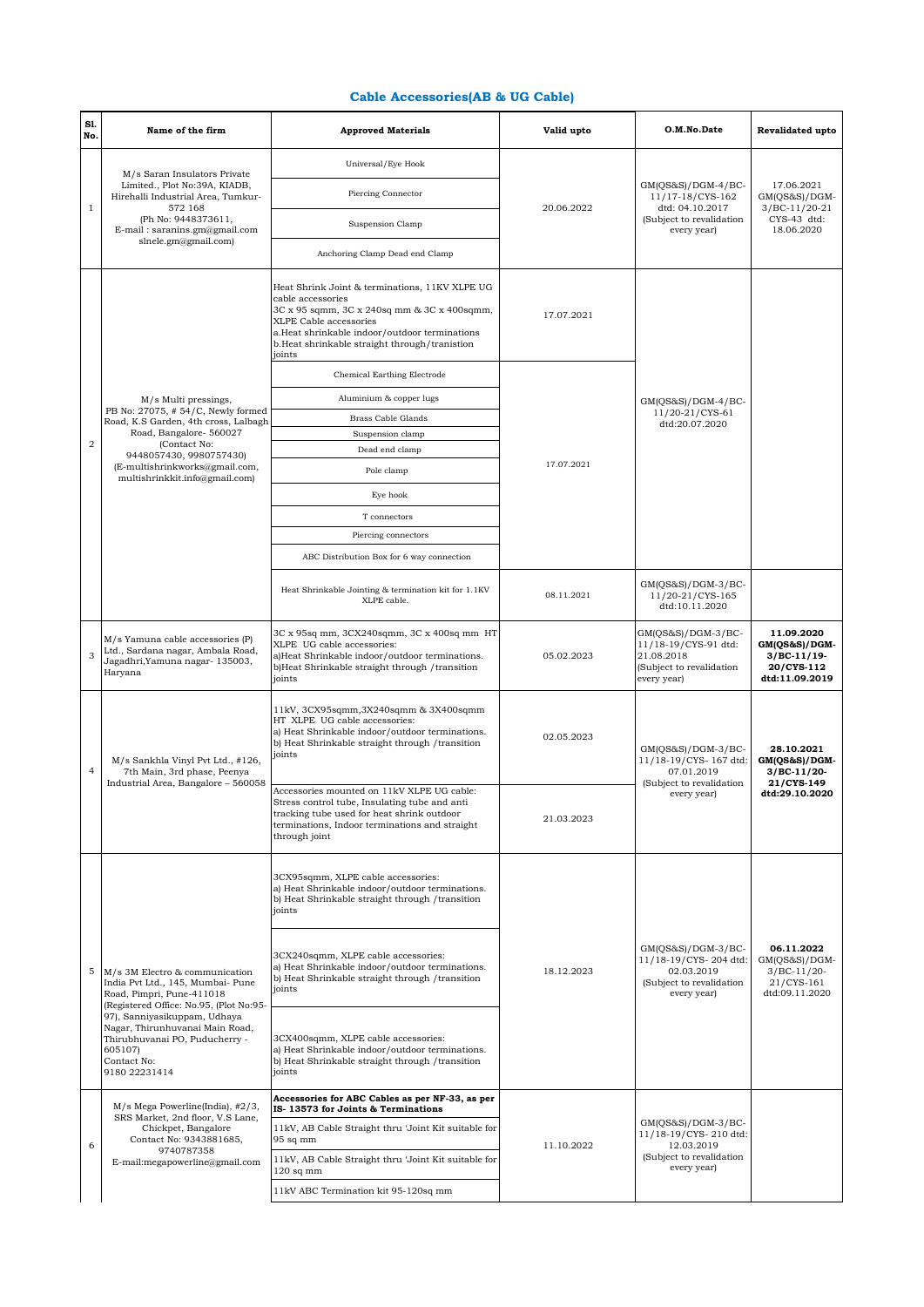|                | M/s SICAME India Connectors Pvt<br>Ltd.,<br>S.No: 473/1(part), #96,<br>Sirunkundram Village post,<br>Chegalpet Taluk, Kanchipuram Dist-<br>603108, Tamilnadu<br>Contact No:<br>91-44-27410200                                                                                                                           | Anchoring clamps (Dead end/Tension)                                                                                                                                                                                                             | Vendor approval for supply of<br>accessories for 11kV covered<br>conductor for ongoing works<br>only and valid upto the<br>completion of tendered<br>project/ works awarded<br>1. Tender Enquiry No:<br>BESCOM/BCP/1071/2017-<br>18<br>2. Rate Contract No:469<br>dated: 26.03.2018 | $GM(QS&S)DGM(E1.,)$ -<br>3)/BC-11/ 19-20/Cys-<br>87 dated:13.08.2019                                           |                                                                              |
|----------------|-------------------------------------------------------------------------------------------------------------------------------------------------------------------------------------------------------------------------------------------------------------------------------------------------------------------------|-------------------------------------------------------------------------------------------------------------------------------------------------------------------------------------------------------------------------------------------------|-------------------------------------------------------------------------------------------------------------------------------------------------------------------------------------------------------------------------------------------------------------------------------------|----------------------------------------------------------------------------------------------------------------|------------------------------------------------------------------------------|
|                |                                                                                                                                                                                                                                                                                                                         | Suspension clamp assembly /alignment tie                                                                                                                                                                                                        |                                                                                                                                                                                                                                                                                     |                                                                                                                |                                                                              |
|                |                                                                                                                                                                                                                                                                                                                         | Insulating piercing connectors                                                                                                                                                                                                                  |                                                                                                                                                                                                                                                                                     |                                                                                                                |                                                                              |
| $\overline{7}$ |                                                                                                                                                                                                                                                                                                                         | Mid span joint                                                                                                                                                                                                                                  |                                                                                                                                                                                                                                                                                     |                                                                                                                |                                                                              |
|                |                                                                                                                                                                                                                                                                                                                         | Heat Shrinkable Joint & terminations, 1.1KV XLPE<br>cable accessories                                                                                                                                                                           | 06.06.2022                                                                                                                                                                                                                                                                          | GM(QS&S)/DGM-3/BC-<br>11/19-20/CYS-117 dtd:<br>20.09.2019<br>(Subject to revalidation<br>every year)           |                                                                              |
|                |                                                                                                                                                                                                                                                                                                                         | 11kV, Jointing & cable termination kit as per IS -<br>13573 3CX95sqmm, 3CX240sqm, 3CX400sqmm,<br>11kV XLPE UG cable Accessories<br>a. Heat shrinkable indoor/ outdoor terminations<br>b. Heat shrinkable straight through/ Transition<br>joints |                                                                                                                                                                                                                                                                                     |                                                                                                                | 06.06.2022<br>GM(QS&S)/DGM-<br>$3/BC-11/20-$<br>21/CYS-166<br>dtd:11.11.2020 |
|                | M/s Raychem RPG(P) Ltd., No.37/7,<br>Ground Floor, Aga Abbas Ali Road,                                                                                                                                                                                                                                                  | LT & HT AB Cable Accessories                                                                                                                                                                                                                    |                                                                                                                                                                                                                                                                                     |                                                                                                                |                                                                              |
| 8              | Off Halasur Road, Bangalore-560 042<br>(Ph No: 9180-40676666, F-9180-                                                                                                                                                                                                                                                   | Insulating piercing connectors.                                                                                                                                                                                                                 |                                                                                                                                                                                                                                                                                     |                                                                                                                |                                                                              |
|                | 25586039, www.raychemrpg.com)                                                                                                                                                                                                                                                                                           | Anchoring clamps (Dead end) assembly for                                                                                                                                                                                                        |                                                                                                                                                                                                                                                                                     |                                                                                                                |                                                                              |
|                |                                                                                                                                                                                                                                                                                                                         | bare/insulated wire<br>Suspension clamp assembly                                                                                                                                                                                                |                                                                                                                                                                                                                                                                                     |                                                                                                                |                                                                              |
|                |                                                                                                                                                                                                                                                                                                                         | Pre-insulated lugs/ferrules                                                                                                                                                                                                                     |                                                                                                                                                                                                                                                                                     | GM(QS&S)/DGM-3/BC-                                                                                             |                                                                              |
|                |                                                                                                                                                                                                                                                                                                                         | Steel strap & Buckles                                                                                                                                                                                                                           | 28.01.2024                                                                                                                                                                                                                                                                          | 11/20-21/CYS-234<br>dtd:29.01.2021                                                                             |                                                                              |
|                |                                                                                                                                                                                                                                                                                                                         | Eye Hook type A & B (Suitable for ABC fittings)                                                                                                                                                                                                 |                                                                                                                                                                                                                                                                                     |                                                                                                                |                                                                              |
|                |                                                                                                                                                                                                                                                                                                                         | Insulating line cover                                                                                                                                                                                                                           |                                                                                                                                                                                                                                                                                     |                                                                                                                |                                                                              |
|                |                                                                                                                                                                                                                                                                                                                         | Cable end caps                                                                                                                                                                                                                                  |                                                                                                                                                                                                                                                                                     |                                                                                                                |                                                                              |
|                | M/s Western Cablex Engineering Pvt                                                                                                                                                                                                                                                                                      | Heat Shrinkable Joint & terminations, 1.1KV XLPE                                                                                                                                                                                                | 13.10.2021                                                                                                                                                                                                                                                                          |                                                                                                                |                                                                              |
|                | Ltd<br>202, Universal Industrial Estate, J.P.                                                                                                                                                                                                                                                                           | cable accessories                                                                                                                                                                                                                               |                                                                                                                                                                                                                                                                                     |                                                                                                                |                                                                              |
| 9              | Road, Andheri West, Mumbai -<br>400058<br>Ph No: 91 22 26358098,<br>E-mail: info@wcablex.com,                                                                                                                                                                                                                           | 11kV, Jointing & cable termination kit as per IS -<br>13573 3Cx95sqmm, 3CX240sqm, 3Cx400sqmm                                                                                                                                                    | 27.03.2024                                                                                                                                                                                                                                                                          | GM(QS&S)/DGM-3/BC-<br>11/19-20/CYS-156<br>dtd:18.11.2019<br>(Subject to revalidation<br>every year)            |                                                                              |
|                | wcablex@gmail.com<br>Factory Unit: No.7, Silver Industrial<br>Estate, Bhimpore, Nani Daman<br>396210.                                                                                                                                                                                                                   | 11kV XLPE UG cable Accessories<br>a. Heat shrinkable indoor/ outdoor terminations<br>b. Heat shrinkable straight through/ Transition<br>joints                                                                                                  |                                                                                                                                                                                                                                                                                     |                                                                                                                |                                                                              |
|                | M/s SGP Industries,<br>Madapatna, Near Vinayaka Engg<br>Works, Harragadde post, Jigani<br>10 hobli, Anekal Taluk,<br>Bangalore - 560105<br>(Mob: 9591075579, 8050777535,<br>8951892319)<br>E-mail:sgp_indl@rediffmail.com                                                                                               | Accessories for ABC cables<br>· Suspension clamp<br>• Insulating Piercing Connector<br>• Anchor Clamp Assembly                                                                                                                                  | 25.10.2024                                                                                                                                                                                                                                                                          | $GM(QS&S)DGM(E1,$ -<br>3)/BC-11/ 19-20/Cys-<br>165 dated:09.12.2019<br>(Subject to revalidation<br>every year) |                                                                              |
| 11             | M/s Spoorthy Metal Technologies Pvt<br>Ltd.,<br>157-P Sopura Industrial Area, 1st phase,<br>Dabuspete, Nelamangla, Bangalore -<br>562111<br>E-mail: spoorthymetals@gmail.com<br>Contact No: 9036928643                                                                                                                  | 11kV, Jointing & cable termination kit as per IS-13573<br>3Cx95sqmm, 3CX240sqm, 3Cx400sqmm 11kV XLPE<br>UG cable Accessories<br>· Heat shrinkable indoor/ outdoor terminations<br>· Heat shrinkable straight through/ Transition joints         | 05.08.2024                                                                                                                                                                                                                                                                          | GM(OS&S)DGM(El.,)-<br>3)/BC-11/20-21/Cys-<br>76 dated:13.08.2020<br>(Subject to revalidation<br>every year)    | 16.09.2021<br>$GM(QSSAS)/DGM-$<br>3/BC-11/20-21/CYS-<br>125 dtd:18.09.2020   |
|                |                                                                                                                                                                                                                                                                                                                         |                                                                                                                                                                                                                                                 |                                                                                                                                                                                                                                                                                     |                                                                                                                |                                                                              |
| 12             | M/s BBC Cellpack Electrical Products,<br>Behr Bircher cell pack BBC India Private<br>Limited,<br>No.801, NDM-1, Netaji Subhash Place,<br>Pitampura, New Delhi - 110034<br>Factory Unit: No:149, EHTP, Phase 5,<br>Sector 56, Kundli Sonpat, Haryana -<br>131028<br>Ph no:9830059945<br>E-mail:pinaki.gupta@cellpack.com | 11kV, Jointing & cable termination kit as per IS-13573<br>3Cx95sqmm, 3CX240sqm, 3Cx400sqmm 11kV XLPE<br>UG cable Accessories<br>a. Heat shrinkable indoor/ outdoor terminations<br>b. Heat shrinkable straight through/ Transition joints       | 09.07.2024                                                                                                                                                                                                                                                                          | $GM(QS&S)DGM(E1.)$ -<br>3)/BC-11/20-21/Cys-<br>134 dated:05.10.2020<br>(Subject to revalidation<br>every year) |                                                                              |
| 13             | M/s Compaq International Pvt. Ltd, VPO-<br>Shadipur, Gurunak Nagar, Khajuri Road,<br>Yamuna Nagar, Khajuri Road, Yamuna                                                                                                                                                                                                 | 3C x 95sq mm, 3CX240sqmm, 3C x 400sq mm HT<br>XLPE UG cable accessories:<br>a)Heat Shrinkable indoor/outdoor terminations.                                                                                                                      | 18.12.2022                                                                                                                                                                                                                                                                          | GM(QS&S)/DGM-4/BC-<br>11/17-18/CYS-53 dtd:<br>22.06.2018                                                       | 17.10.2021<br>$GM(QS&S)/DGM-$<br>3/BC-11/20-21/CYS-                          |
|                | Nagar-135001, Haryana                                                                                                                                                                                                                                                                                                   | b)Heat Shrinkable straight through /transition joints                                                                                                                                                                                           |                                                                                                                                                                                                                                                                                     | (Subject to revalidation<br>every year)                                                                        | 143 dtd:19.10.2020                                                           |
| 14             | M/s Ensto India Private Limited,<br>A2/78, Safdarjang Enclave, New Delhi-<br>110029<br>(Works: Plot No:241-242,<br>Sector 6, IMT Manesar, 122050,<br>Haryana, Gurgon<br>Tel: 91124474242                                                                                                                                | Accessories for ABC cables<br>• Insulation Piercing Connectors<br>Anchor Assembly<br>Suspension Assembly<br>Service clamp<br>Transformer Connections<br><b>Junction Sleeves</b><br>Stainless Steel Strap & Buckles                              | 03.11.2021                                                                                                                                                                                                                                                                          | GM(QS&S)/DGM-3/BC-<br>11/20-21/CYS-156 dtd:<br>04.11.2020<br>(Subject to revalidation<br>every year)           |                                                                              |
|                |                                                                                                                                                                                                                                                                                                                         |                                                                                                                                                                                                                                                 |                                                                                                                                                                                                                                                                                     |                                                                                                                |                                                                              |